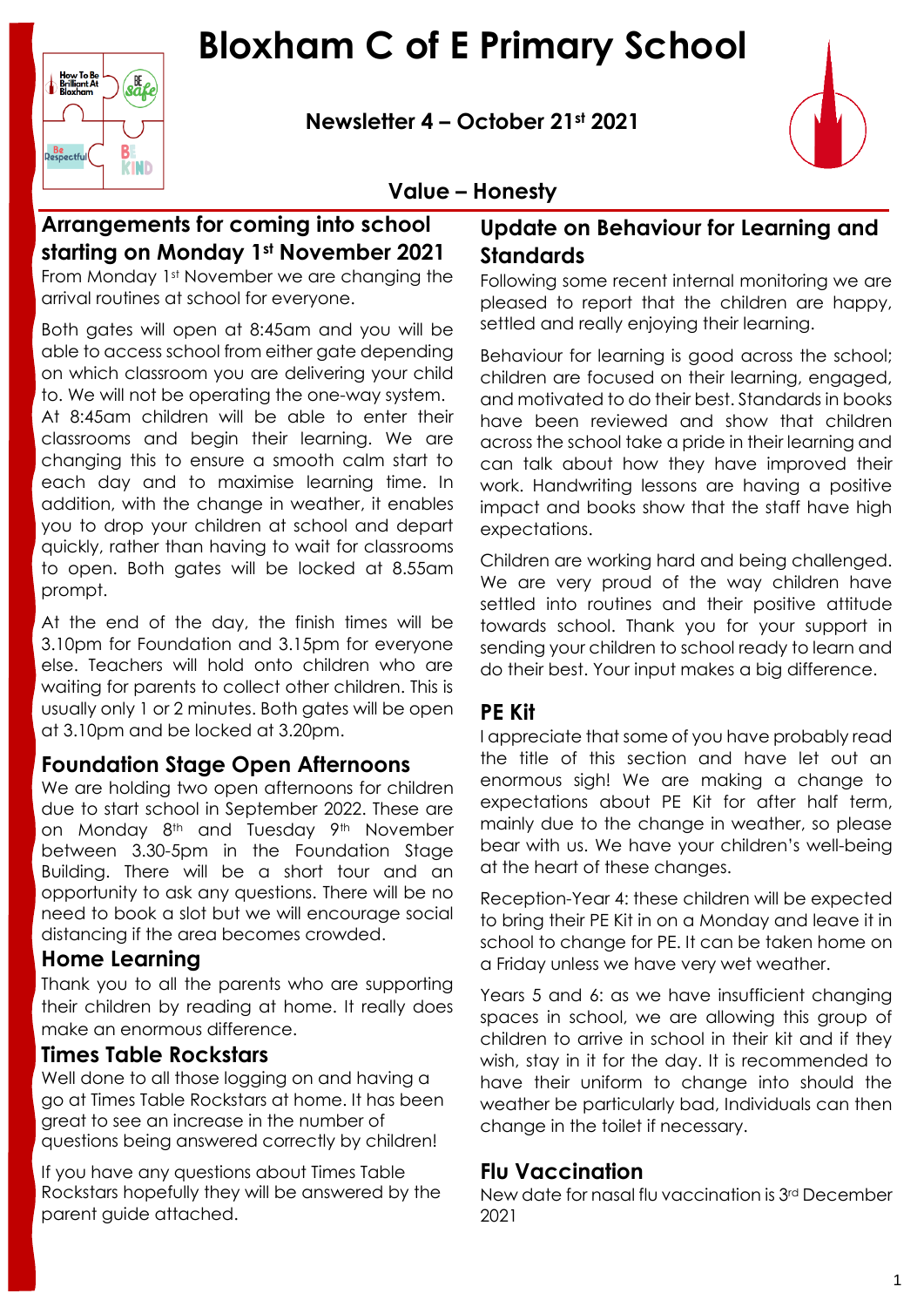

**Newsletter 4 – October 21st 2021**



## **Value – Honesty**

### **Sports News**

B.

**KIND** 

How To Be<br>Brilliant At

**Be**<br>Respectful

Last Tuesday, it was the turn of the Y4 boys to take part in the Warriner Partnership Football Festival at Sibford School. Just being out of school and on a bus somewhere was exciting! Both of our teams represented the school so well. They won some matches, lost some and drew some, but more importantly they had fun and enjoyed the experience of being part of a team. Well done Y4 boys!

Last Thursday was a terrific afternoon of Tag Rugby. We took three teams of boys and girls to the Warriner Partnership event and needless to say they were very excited! I spoke to the children before about it being a team event and making sure everyone is involved in the game and they did not disappoint. They worked well together, allowing other team mates to have an equal chance at scoring the try, defending and passing well and working well together as a team. Each of our teams won every game that we played against another school, an amazing standard of Tag Rugby. Well done Year 6!

After half term we will hold our first ever Intra School Cross Country event. Children have already been selected according to their willingness and performance in PE. This event will then help us select fairly for the Partnership event at Sibford the following week. In the same week some of our girls in Y5/6 will be playing our first football fixture against William Morris School. This event will be run by our Oxford United staff that we currently have in the school. Good luck girls!

On the Wednesday of the first week 8, Y6 children will be representing our school in the partnership Swimming Gala at Sibford. Thank you to all the children who took part in the trials for this. I appreciate your time and efforts. Thanks also to Mrs Bennett for helping out!

#### **Achievements**

Year 6: Liam, George, Ivy, Joel, Lacey, Beatrice, Emmie Year 5: Oscar, Ellis, James, Adam, Lily, Aaliyah Year 4: Madison, Ronnie, Edward Year 3: Archie, Dylan Bronze Badge: Caitlin Silver Badge: Reese Gold Badge: Oliver, Malachi Book of Choice: Seb

### **Pupil Progress Meetings**

Thank you to all the parents who attended Pupil Progress Meetings last week. Teachers welcome and value the opportunity to talk to you about how your child is getting on at school, about their progress and areas of the curriculum that we are focusing on to support them. If you have not made an appointment yet or have been unable to attend, please get in touch with your child's class teacher. In some cases, your child's class teacher may have already been in touch.

#### **Harvest Festival**

Today, we held our Harvest celebration outside. Despite being blustery, it was a lovely occasion, singing beneath a bright blue sky and autumnal sunshine. The occasion was made even more special by the incredible amount of donations you so kindly sent into school. We fully recognise that many of you have experienced some difficult times since the start of Covid-19 yet your generosity to our wider community has been wonderful. Even the Banbury Food Bank volunteer who came to collect your donations was overwhelmed by how much there was. Quite simply . . . thank you.